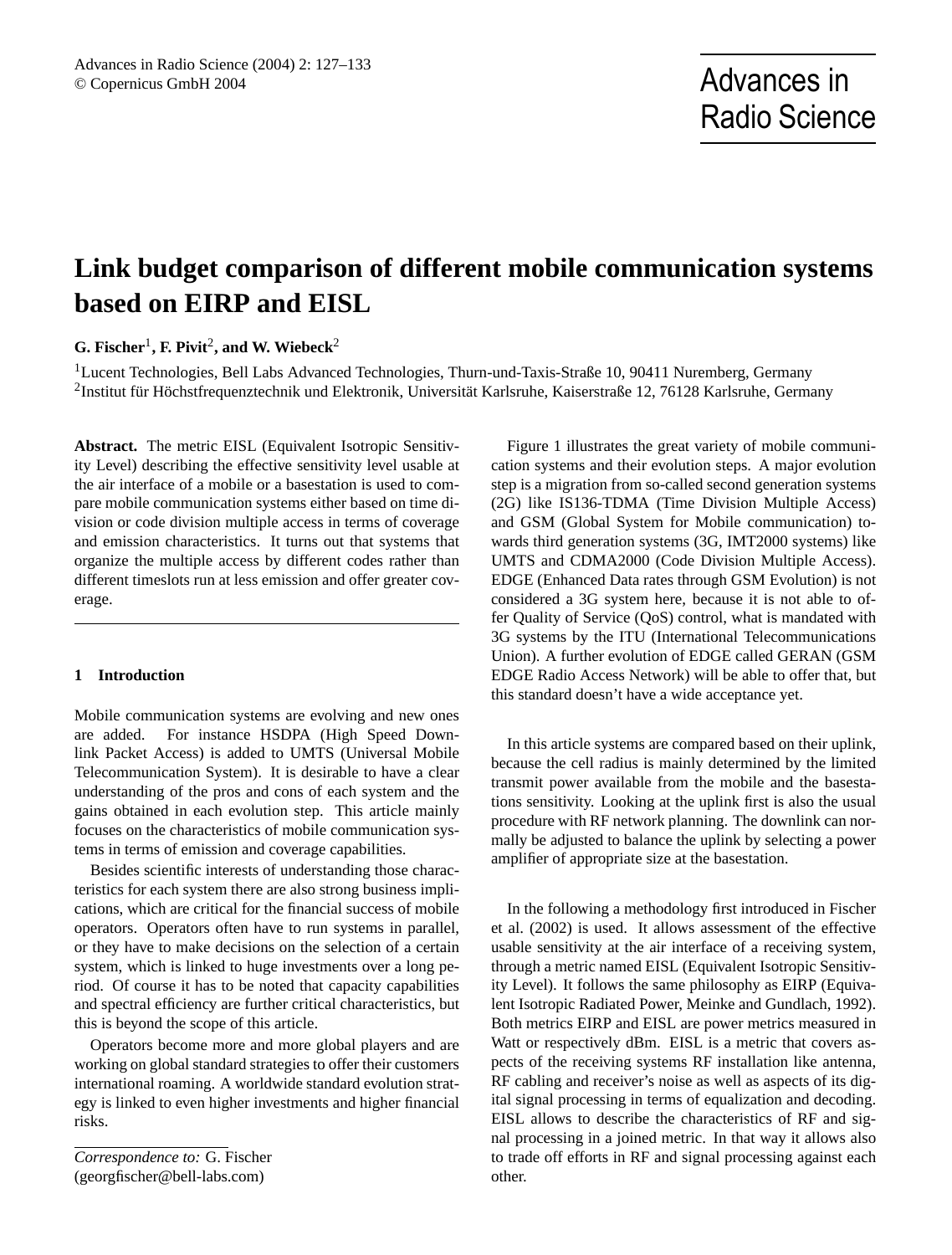

**Fig. 1.** Evolution of mobile communication standards.

#### **2 Equivalent isotropic sensitivity level EISL**

### 2.1 Basic approach

As already noted in the introduction, EISL is defined in a similar way as EIRP. Let us first recover the definition of EIRP. It equals the power that would have to be fed into an ideal lossless omnidirectional antenna to create the same receive power as in the main beam direction of a directive antenna. EIRP values are typically much higher than usual power figures known from power amplifiers. This occurs especially for those cases where a high gain antenna is used with the transmitter system. Equivalently EISL is defined as the sensitivity a receiver would need to have if connected to an ideal lossless omnidirectional antenna to provide the same receive quality e.g. measured in terms of bit, frame or block error rate (BER/FER/BLER) as with a receiver connected to a directive antenna with the main beam focusing on the transmitter (Fischer et al., 2002). EISL values are typically much less than sensitivity figures measured at receiver inputs. Like with EIRP this especially happens if a high gain antenna and low noise amplifiers are used with the receiving system. EISL values can even be significantly lower than the physical limit given by the fundamental noise floor determined by the Boltzmann constant.

#### 2.2 Definition of EISL

The following Fig. 2 shows a basic radio link. It defines the essential parameters the metrics, EIRP and EISL are dependent on.

At the transmitter system EIRP is a function of transmit power, the feeder loss and the transmit antenna gain:

$$
P_{\text{EIRP}} = f (P_{\text{TX}}, a_{\text{Feeder}}, G_{\text{TX}}). \tag{1}
$$

EIRP describes the whole transmit arrangement and thus reflects the effective usable power available at the air interface. Therefore it needs to include all gains and losses in the RF path of the transmit system.

At the receiving system, EISL is dependent on the performance of the digital signal processing stage,  $E_S/N_0$ , the



**Fig. 2.** Radio link metrics.

quality factor  $G/T$  of the RF installation and the receive antenna gain  $G_{RX}$ :

$$
P_{\text{EISL}} = f\left(E_S/N_0, G/T, G_{\text{RX}}\right). \tag{2}
$$

EISL describes the whole receive arrangement. It reflects the effective usable sensitivity offered at the air interface and therefore includes all gains and losses in the RF and digital path of the receiving system. The quality factor  $G/T$  describing RF performance is a metric commonly in use with radio astronomy and satellite antennas (Zinke and Brunswig, 1979; Meinke and Gundlach, 1992). It reflects the gain to noise ratio of the RF installation and therefore includes all noise sources in the receive chain.

#### 2.3 Link budget calculation philosophy

Based on EIRP and EISL the link budget can simply be analysed: The requirement that a link can be established at a certain quality is given by:

$$
L_{\text{Path}, dB} \le P_{\text{EIRP}, dBm} - P_{\text{EISL}, dBm},\tag{3}
$$

whereby  $L_{\text{Path}}$  denotes the path loss. For equal sign the maximum acceptable path loss is obtained:

$$
L_{\text{Path}, dB, \max} = P_{\text{EIRP}, dBm} - P_{\text{EISL}, dBm},\tag{4}
$$

which can be converted into a cell radius according to ETSI (1998).

#### 2.4 G/T calculation

The same equation used with dish antennas for satellite reception (Meinke and Gundlach, 1992) can also be applied to a basestation receiving system. Thus we have:

$$
\frac{G}{T} = \frac{\eta \cdot D_{\text{RX}}}{\eta \cdot T_{\text{Ant}} + (1 - \eta) \cdot T_0 + (F - 1) \cdot T_0},\tag{5}
$$

whereby  $G/T$  reflects the RF figure of merit,  $D_{RX}$  the directivity of the receive antenna,  $\eta$  the antenna efficiency,  $T_{\text{Ant}}$  the equivalent antenna noise temperature,  $T_0$  the environmental temperature and  $F$  the cascaded noise figure of the RF chain.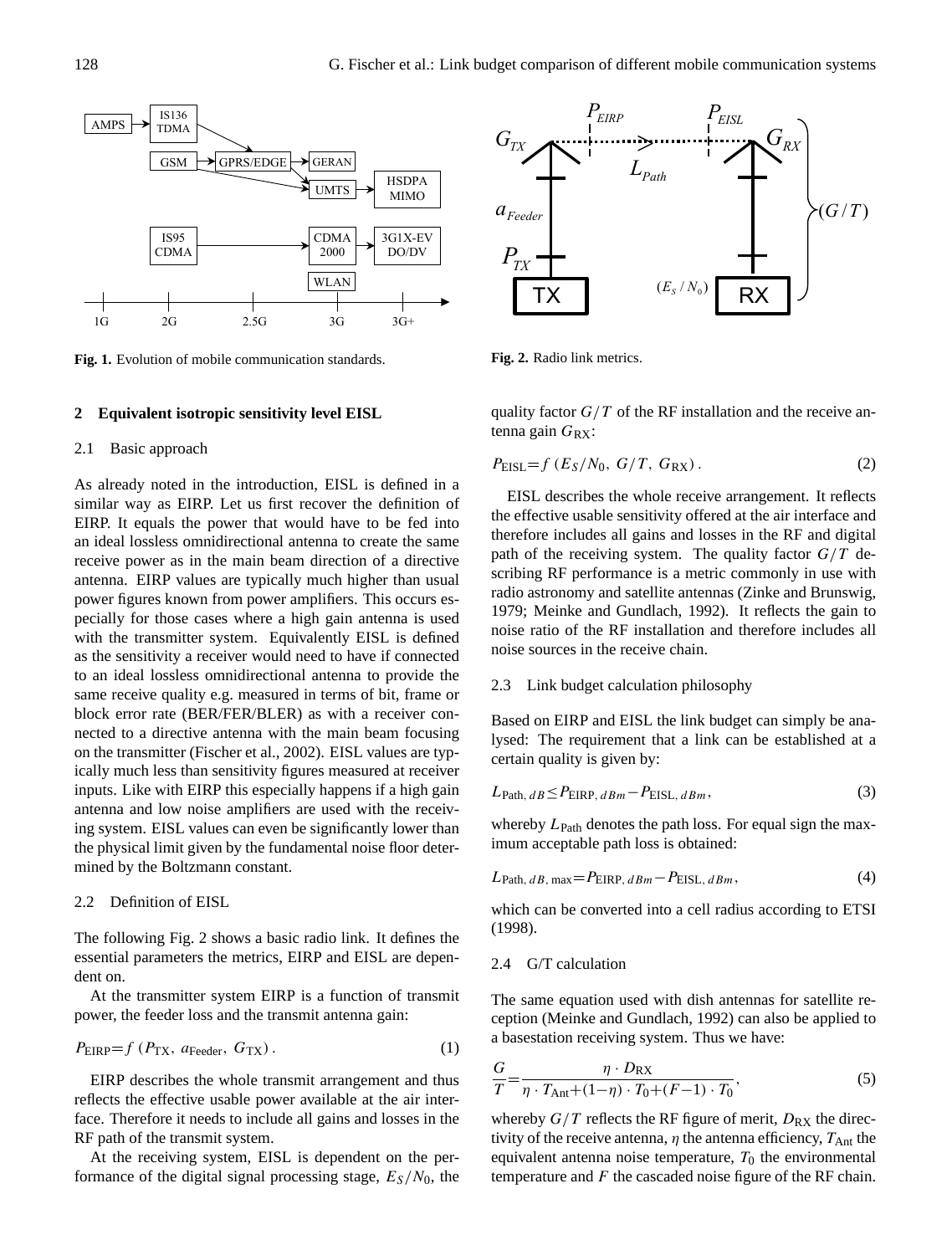Looking at the denominator in Eq. (5), three sources of noise can be identified. The first term reflects the noise power caused by the effective antenna brightness temperature. It is weighted with the efficiency of the antenna to account for the attenuation inside the antenna. The second term is related to the noise caused by the losses inside the antenna. Therefore the environmental temperature of the surrounding is used. Historically the third term related to the cascaded noise figure dominated the total noise. It reflects the noise of the whole RF processing based on the cascaded noise figure. However given recent advances in low noise amplifiers this term no longer dominates the total noise. It can be observed that nowadays a much more careful modeling of the equivalent antenna noise temperature  $T_{\text{Ant}}$  is needed (see also Fischer et al., 2002).  $T_{\text{Ant}}$  has to be obtained by convoluting the three dimensional beam pattern of the antenna with the elevation dependent brightness temperature.

The simple approach to model the antenna as a resistor at environmental temperature like it was done so far with network planning is too pessimistic. It predicts a too high noise floor and therefore implies smaller cell sizes than possible. This means that more cell sites are set-up than really needed. The difference between the exact model based on  $G/T$  versus the simple model based on a resistor can easily be 1 or 2 dB, which has strong implications on link budgets and thus cell planning. For instance a 1 dB better link budget means 15% greater cell size and 13% less basestations, see Fischer et al. (2002).

## 2.5 Example calculation

If some usual parameters are assumed: Gain of receive antenna  $G_{RX, dB} = 15 dBi (G_{RX} = \eta \cdot D_{RX})$ , antenna efficiency  $\eta$ =92%, equivalent antenna noise temperature  $T_{\text{Ant}}$ =200 K, environmental temperature  $T_0=290 \text{ K}$  and cascaded noise figure of RF chain  $F_{dB}$ =6 dB, we obtain with Eq. (5):

$$
\left(\frac{G}{T}\right)_{\text{dB}} = -15.3 \,\text{dB/K}.\tag{6}
$$

Just for comparison, typical values with radar telescopes are +30. . . 45 dB/K and with home satellite dish antennas are +6. . . 14 dB/K (Meinke and Gundlach, 1992).

## 2.6 EISL calculation

For the derivation of EISL it is assumed that the signal to noise ratio  $S/N$  with a receiving system at the interface between RF and digital signal processing in front of the channel selection filter within a given equivalent noise bandwidth  $B_{\text{Noise}}$  is identical looked either from the RF or from the digital side.

The derivation of the equivalent noise bandwidth with the channel selection filter is considered uncritical as it drops out of the EISL calculation. The reason for this is that essentially the noise density in terms of W/Hz is the determining factor. Instead of forcing identical SNRs also identical Energy per symbol could have been demanded. SNR was selected due to reason that it has a more practical meaning.

The interface between RF and signal processing is being looked at from both sides. Let us first look from the RF side:

$$
\left(\frac{S}{N}\right)_{\text{RF}} = \frac{G}{T} \cdot \frac{P_{\text{EISL}}}{k \cdot B_{\text{Noise}}} \tag{7}
$$

with  $k$  being the Boltzmann constant:

$$
k=1.38 \cdot 10^{-23} \frac{W_s}{K} \tag{8}
$$

and then from the digital side:

$$
\left(\frac{S}{N}\right)_{\text{Digital}} = \frac{ES}{N_0} \cdot \frac{r_{\text{Symbol}}}{B_{\text{Noise}}},\tag{9}
$$

whereby  $r<sub>Symbol</sub>$  means the symbol rate of the used modulation format. As stated above both have to be equal:

$$
\left(\frac{S}{N}\right)_{RF} = \left(\frac{S}{N}\right)_{\text{Digital}}
$$
\n
$$
\frac{G}{T} \cdot \frac{P_{\text{EISL}}}{k \cdot B_{\text{Noise}}} = \frac{E_S}{N_0} \cdot \frac{r_{\text{Symbol}}}{B_{\text{Noise}}}
$$
\n
$$
P_{\text{EISL}} = \frac{E_S}{N_0} \cdot \frac{1}{G/T} \cdot (k \cdot r_{\text{Symbol}})
$$
\n
$$
P_{\text{EISL, dBm}} = \left(\frac{E_S}{N_0}\right)_{\text{dB}} - \left(\frac{G}{T}\right)_{\text{dB}} + 10 \cdot \log_{10} (k \cdot r_{\text{Symbol}}) \tag{10}
$$

Looking at the EISL equation there are 3 terms that are added up. The first term characterizes the digital signal processing section through  $E_s/N_0$ , the second one the RF section through  $G/T$  and the third one covers constants that are system dependent. From this equation it is apparent that EISL allows merging the performance metrics for RF and digital part into a joined one.

#### 2.7 EISL parameter dependency

Detailed parameter studies can be found in Fischer et al. (2002), however a quick summary is provided here. Given the fact that today's basestations incorporate very low noise RF frontends based on transistors with 0.4 dB noise figure, basestations with 1 dB noise figure got commodity. With typical feeder cables of 3 dB loss and a loss of 2 dB inside the antenna combiner structure, a typical value of 6 dB for the cascaded noise figure is obtained. However if installations with tower mounted low noise amplifiers are considered, the cascaded noise figure may go down to 4.1 dB and with active antenna elements it may come down to even 1.9 dB. Those noise figure variations do not translate 1 to 1 into EISL variations, because with low noise figure the other noise sources get more and more important. EISL may vary by 5 dB if  $F_{dB}$  varies by 4 dB. Such an effect occurs especially if the antenna is fairly "cold".

For low noise figures, EISL gets also strongly dependent on seasonal changes and the downtilt of the antenna. As the ground typically is much warmer than the cold sky, the equivalent antenna noise temperature  $T_{\text{Ant}}$  raises if the beam more and more points towards the "warm" ground.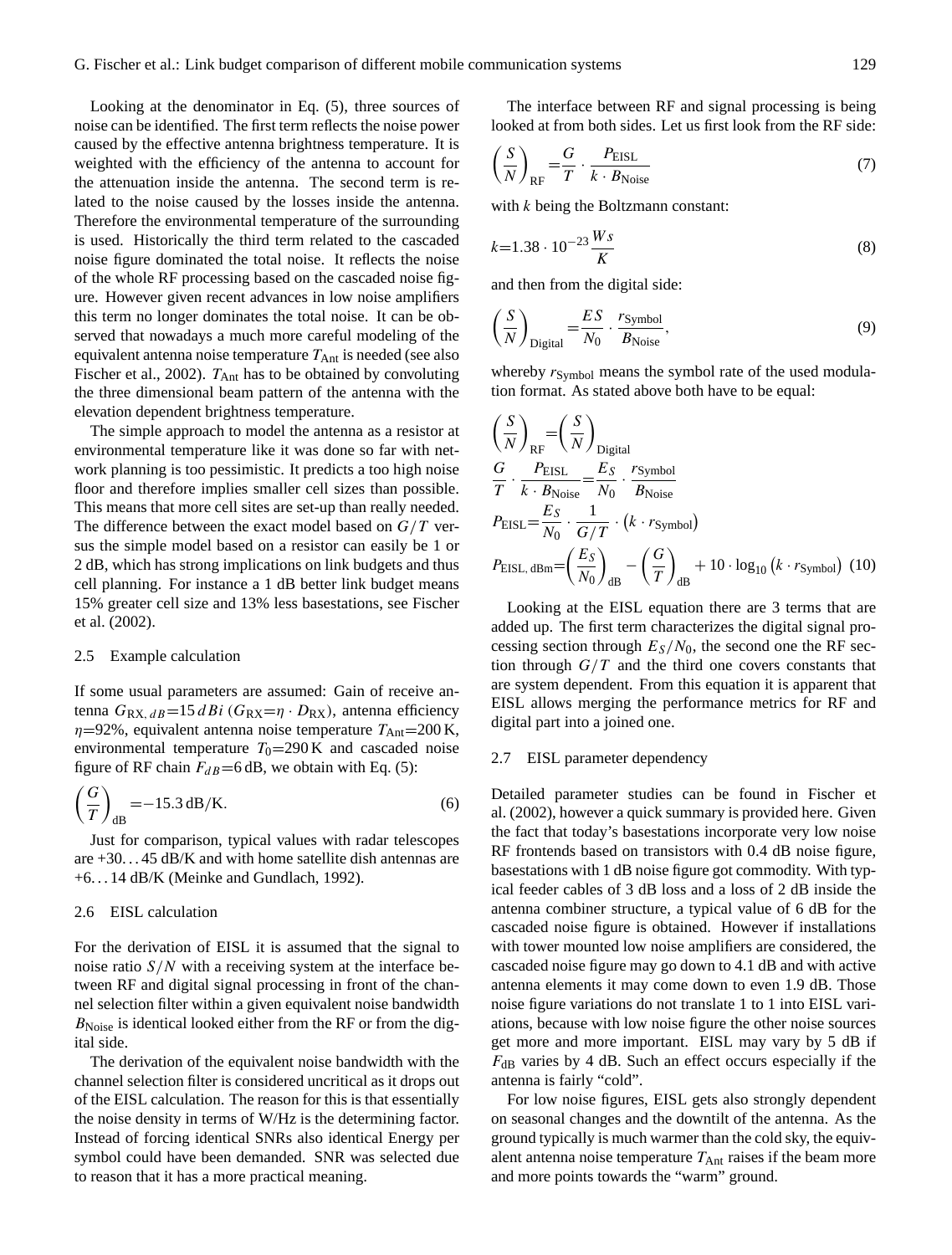

**Fig. 3.** EISL parameter study (Fischer et al., 2002), environmental temperature.

The variations related to seasonal and downtilt changes in Fig. 3 may be easily up to 1.5 dB (Changes due to downtilt shaded in Fig. 3). These changes have to be related to performance improvements in established signal processing structures for stable standards, which are often limited to less than 0.5 dB.

### **3 Application to various standards**

As stated in the introduction, for coverage and link budget analysis the uplink is the critical path. Further as emission typically is dominated by the handset located next to the head and not by basestations that are farer away and even run higher power, a focus on uplink can be justified.

The comparison considers a basic 12.2 kbit/s voice service in an urban environment. Of course it is desirable also to perform such comparisons for data services, but that is part of ongoing studies.

#### 3.1 GSM-uplink

For the calculation of a GSM mobile's EIRP, the following assumptions are made: Transmit power  $P_{\text{TX}, \text{dBm}}=20 \text{ dBm}$ , antenna gain  $G_{\text{TX}, \text{dBi}}=+1 \text{ dBi}$  and body loss  $A_{\text{Bodvloss, dB}} = 3$  dB. This results in an EIRP of:

$$
P_{\text{EIRP},\text{dBm}} = P_{\text{TX}} + G_{\text{TX},\text{ dB}} - A_{\text{Bodyloss},\text{ dB}}
$$
  
= (29 + 1 - 3) dBm  
= 27 dBm. (11)

The following calculation of the GSM base station's EISL is based on these parameters: Normalized sensitivity  $E_S/N_0$ =5 dB, RF figure of merit  $G/T = -15.3$  dB, symbol rate  $r<sub>Symbol</sub>=270$  k<sub>Sym</sub>/s. These parameters are put into Eq. (10) and this leads to:

$$
P_{\text{EISL, dBm}} = \left(\frac{E_b}{N_0}\right)_{\text{dB}} - \left(\frac{G}{T}\right)_{\text{dB}} + 10 \cdot \log_{10} \left(k \cdot r_{\text{Symbol}}\right)
$$

$$
= \left[ 5 - (-15) + 10 \cdot \log_{10} \left( 1.38 \cdot 10^{-23} \cdot 270 \cdot 10^3 \right) \right] \, \text{dBW}
$$
\n
$$
= -124.3 \, \text{dBm}.
$$
\n(12)

Typical sensitivity figures referred to a basestations antenna connector are around −112 dBm and the physical limit for the fundamental noise floor is around −121 dBm. Once again, EISL is a virtual performance metric convenient for link budget calculation like EIRP.

From Eqs. (11) and (12) the maximum allowable pathloss for the GSM uplink case can be derived:

$$
L_{\text{Path, dB, max}} = 27 \,\text{dB} - (-124.3 \,\text{dBm}) = 151.3 \,\text{dB}.
$$
 (13)

#### 3.2 IS136-TDMA-uplink

For IS136-TDMA some system dependent parameters of course change compared to the GSM case (Coursey, 1999), but parameters related to the RF processing are kept fixed for a fair comparison.

The derivation of an IS136-TDMA mobile's EIRP is based on these assumptions:  $P_{TX, dBm} = 28$  dBm,  $G_{TX, dBi} = +1$  dBi,  $A_{\text{Bodyloss}, dB} = 3 \text{ dB}$ . These input values lead to:

$$
P_{\text{EIRP},\text{dBm}} = P_{\text{TX},\text{dBm}} + G_{\text{TX},\text{dB}} - A_{\text{Bodyloss},\text{dB}}
$$
  
= (28 + 1 - 3) dBm  
= 26 dBm. (14)

For the determination of an IS136-TDMA base station's EISL, again the parameters related to RF processing are kept identical with the GSM case and only the system dependent ones are modified:  $E_S/N_0=19$  dB,  $G/T = -15.3$  dB,  $r<sub>Symbol</sub>=24.3$  k<sub>Sym</sub>/s. This results in:

$$
P_{\text{EISL, dBm}} = \left(\frac{E_S}{N_0}\right)_{\text{dB}} - \left(\frac{G}{T}\right)_{\text{dB}} + 10 \cdot \log_{10} \left(k \cdot r_{\text{Symbol}}\right)
$$
  
=  $\left[19 - (-15.3) + 10 \cdot \log_{10} \left(1.38 \cdot 10^{-23} \cdot 24.3 \cdot 10^3\right)\right] \text{ dBW}$   
= -120.7 dBm. (15)

#### 3.3 UMTS-uplink

With code multiplexed systems the EISL equation (10) has to be modified to account for processing gain associated with those systems. Process gain is derived from the ratio between the chip rate and bit rate:

$$
G_P = \frac{r_{\text{chip}}}{r_{\text{bitrate}}}.\tag{16}
$$

The energy per symbol is further replaced by the energy per chip:

$$
\left(\frac{S}{N}\right)_{\text{Digital}} = \frac{E_c}{N_0} \cdot \frac{r_{\text{chip}}}{B_{\text{Noise}}} = \frac{E_b}{N_0} \cdot \frac{1}{G_P} \cdot \frac{r_{\text{chip}}}{B_{\text{Noise}}}.\tag{17}
$$

The equation for the SNR from the RF side is untouched:

$$
\left(\frac{S}{N}\right)_{\text{RF}} = \frac{G}{T} \cdot \frac{P_{\text{EISL}}}{k \cdot B_{\text{Noise}}}.
$$
\n(18)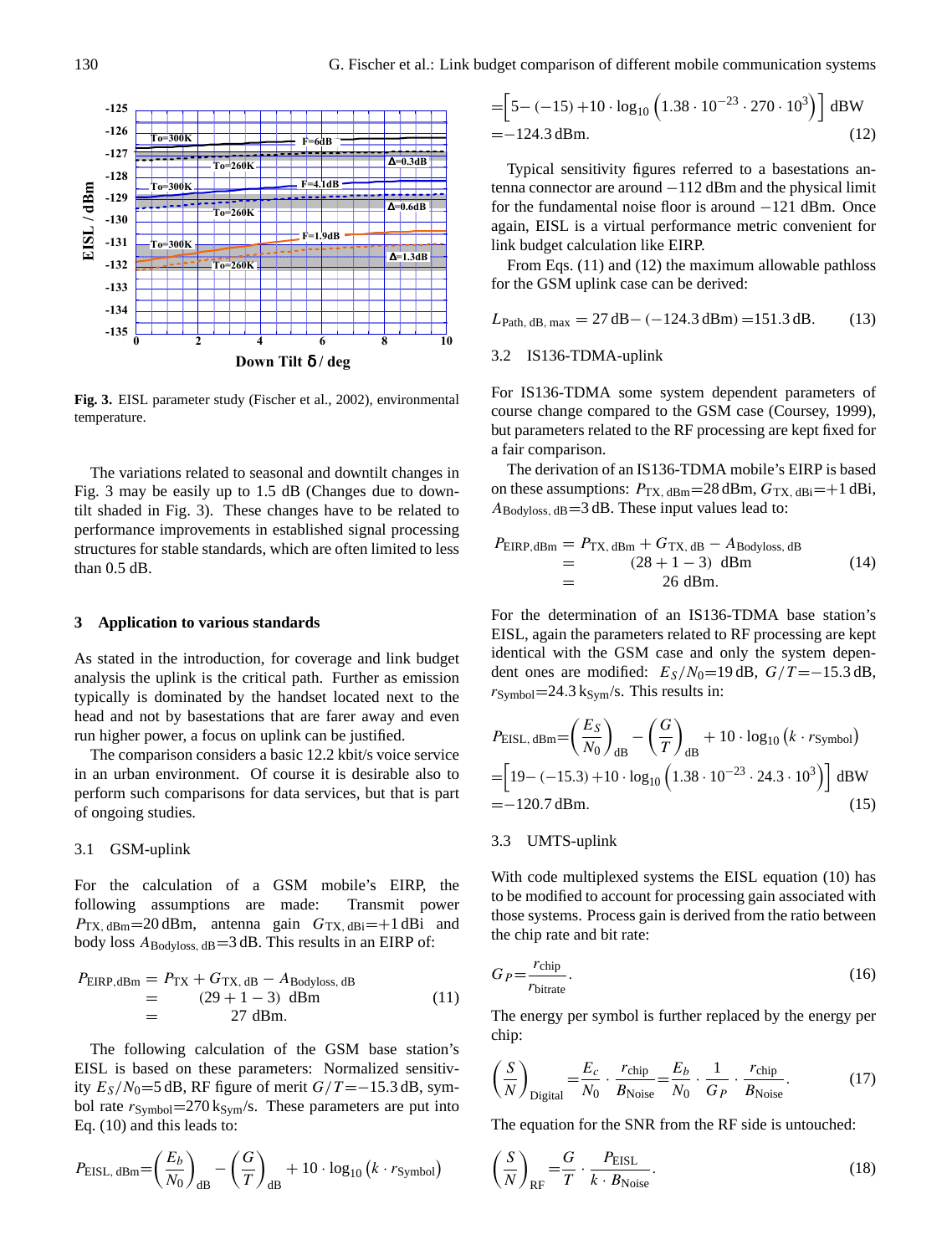Equations (17) and (18) have to be equal:

$$
\left(\frac{S}{N}\right)_{RF} = \left(\frac{S}{N}\right)_{\text{Digital}}
$$
\n
$$
\frac{G}{T} \cdot \frac{P_{\text{EISL}}}{k \cdot B_{\text{Noise}}} = \frac{E_b}{N_0} \cdot \frac{1}{G_P} \cdot \frac{r_{\text{chip}}}{B_{\text{Noise}}}
$$
\n
$$
P_{\text{EISL}} = \frac{E_b}{N_0} \cdot \frac{1}{G_P} \cdot \frac{1}{G/T} \cdot (k \cdot r_{\text{chip}})
$$
\n
$$
P_{\text{EISL, dBm}} = \left(\frac{E_b}{N_0}\right)_{\text{dB}} - G_{P, \text{DB}} - \left(\frac{G}{T}\right)_{\text{dB}} + 10 \cdot \log_{10} \left(k \cdot r_{\text{chip}}\right). \quad (19)
$$

Looking at above equation it can be seen that the processing gain reduces the EISL and therefore implies an improved sensitivity.

In the following the UMTS mobile's EIRP is determined based on these parameters: Transmit power  $P_{\text{TX}, \text{dBm}} = 21 \text{ dBm}$ , antenna gain  $G_{\text{TX}, \text{dBi}} = +1 \text{ dBi}$ , body loss  $A_{\text{Bodvloss, dB}} = 3$  dB. This results in:

$$
P_{\text{EIRP},\text{dBm}} = P_{\text{TX},\text{dBm}} + G_{\text{TX},\text{dB}} - A_{\text{Bodyloss},\text{dB}}
$$
  
= (21 + 1 - 3) dBm  
= 19 dBm. (20)

To determine the base station's EISL these values are applied:  $E_b/N_0=5$  dB,  $r_{\text{chip}}=3.84$  Mchip/s,

$$
G_{P, \text{ dB}} = 10 \cdot \log_{10} \left( \frac{3.84 \text{ Mchip/s}}{12.2 \text{ kbit/s}} \right) \text{ dB} = 25 \text{ dB},
$$

 $G/T = -15.3$  dB. This results in:

$$
P_{\text{EISL},\text{dBW}} = \left(\frac{E_b}{N_0}\right)_{\text{dB}} - G_{P,\text{dB}} - \left(\frac{G}{T}\right)_{\text{dB}} + 10 \cdot \log_{10} \left(k \cdot r_{\text{chip}}\right)
$$

$$
= \left[5 - 25 - (-15.3) + 10 \cdot \log_{10} \left(1.38 \cdot 10^{-23} \cdot 3.84 \cdot 10^6\right)\right] \text{ dBW. (21)}
$$

Comparing Eq. (21) with Eq. (15) a much lower value for the effective sensitivity with UMTS compared to the effective sensitivity with GSM can be observed. However the UMTS related value has to be adjusted to account for effects specific with code multiplex systems.

#### 3.3.1 Further factors to be considered

In the context of code multiplexed system further factors have to be considered (Holma and Toskala, 2000), for instance "cell breathing", which means that the cell size is a function of network load, meaning that capacity influences coverage.

The first factor that has to be quantified into a link budget as a margin is the interference margin. It accounts for interand intracell Interference:

$$
M_{\text{Interference, dB}} = 1...3 \text{ dB} (20...50\% \text{ Load}).
$$
 (22)

The second margin that has to be considered is the fast fade margin or sometimes also called power control headroom. It accounts for inaccuracies with the power control algorithm:

 $M_{\text{FastFade, dB}} = 2...5 \text{ dB}.$  (23)

Besides margins that degrade the link budget there is also a gain that improves it: Soft handover gain. It reflects the gain by fading mitigation through macro diversity:

$$
G_{\text{SoftHo},\,\text{dB}} = 2...3\,\text{dB}.\tag{24}
$$

Now the value for EISL can be adjusted:

$$
P_{\text{EISL, dBm, adj}} = P_{\text{EISL, dBm}} + M_{\text{Interference, dB}} + M_{\text{FastFade, dB}} - G_{\text{SoftHO, dB}}
$$
  
= 
$$
[-137.5 + 3 + 2 - 3] \text{ dBm}
$$
  
= 
$$
-135.5 \text{ dBm}.
$$
 (25)

The EISL value gets degraded by high network load. Capacity effects cannot be neglected with analysis of coverage and emission.

## 3.4 CDMA-uplink

These parameters are assumed for an IS95-CDMA mobile:  $P_{\text{TX, dBm}} = 23 \text{ dBm}, \qquad G_{\text{TX, dBi}} = +1 \text{ dBi},$  $A_{\text{Bodyloss, dB}} = 380 \text{ dBm}$ . They result in an EIRP of:

$$
P_{\text{EIRP, dBm}} = P_{\text{TX, dBm}} + G_{\text{TX, dB}} - A_{\text{Bodyloss, dB}}
$$
  
= (23 + 1 - 3) dBm = 21 dBm. (26)

As  $E_b/N_0$  is referenced to the channel decoders input also the bit rate at the channel decoders input which is 14.4 kbit/s and thus slightly higher than the service rate of 12.2 kbit/s has to be selected for derivation of the process gain. The calculation of the IS95-CDMA base station's EISL therefore assumes:  $G/T = 15.3$  dB,  $E_h/N_0 = 7$  dB,

$$
G_{P, \text{ dB}} = 10 \cdot \log_{10} \left( \frac{1.2288 \text{ Mchip/s}}{14.4 \text{ kbit/s}} \right) \text{ dB} = 10.3 \text{ dB}
$$

 $r_{\text{chip}} = 1.2288$  Mchip/s and results in:

$$
P_{\text{EISL}} = (E_b N_0)_{\text{dB}} - G_{P, \text{ dB}} - \left(\frac{G}{T}\right)_{\text{dB}} + 10 \cdot \log_{10} \left(k \cdot r_{\text{chip}}\right)
$$

$$
= \left[7 - 19.3 - (-15.3) + 10 \cdot \log_{10} \left(1.38 \cdot 10^{23} \cdot 1.2288 \cdot 10^6\right)\right]
$$

$$
P_{\text{EISL, dBm}} = -134.7 \text{ dBm}.
$$
 (27)

3.4.1 Further factors to be considered

Like with the UMTS case further factors accounting for additional margins and gains have to be quantified into the link budget (Yang, 1998): Interference margin:

 $M_{\text{Interference, dB}} = 3.4 \text{ dB}$ 

Fast fade margin, power control headroom:

 $M_{\text{FastFade, dB}} = 2...5 \text{ dB}$ 

Soft Handover gain:

 $G_{\text{SoftHO, dB}} = 4 \text{ dB}.$ 

The EISL value derived in Eq. (27) can now be adjusted:

$$
P_{\text{EISL, dBm, adj}} = P_{\text{EISL, dBm}} + M_{\text{Interference, dB}} + M_{\text{FastFade, dB}} - G_{\text{SoftHO, dB}}
$$
  
= [-134.7+3.4+2-4] dBm  
= -133.3 dBm. (28)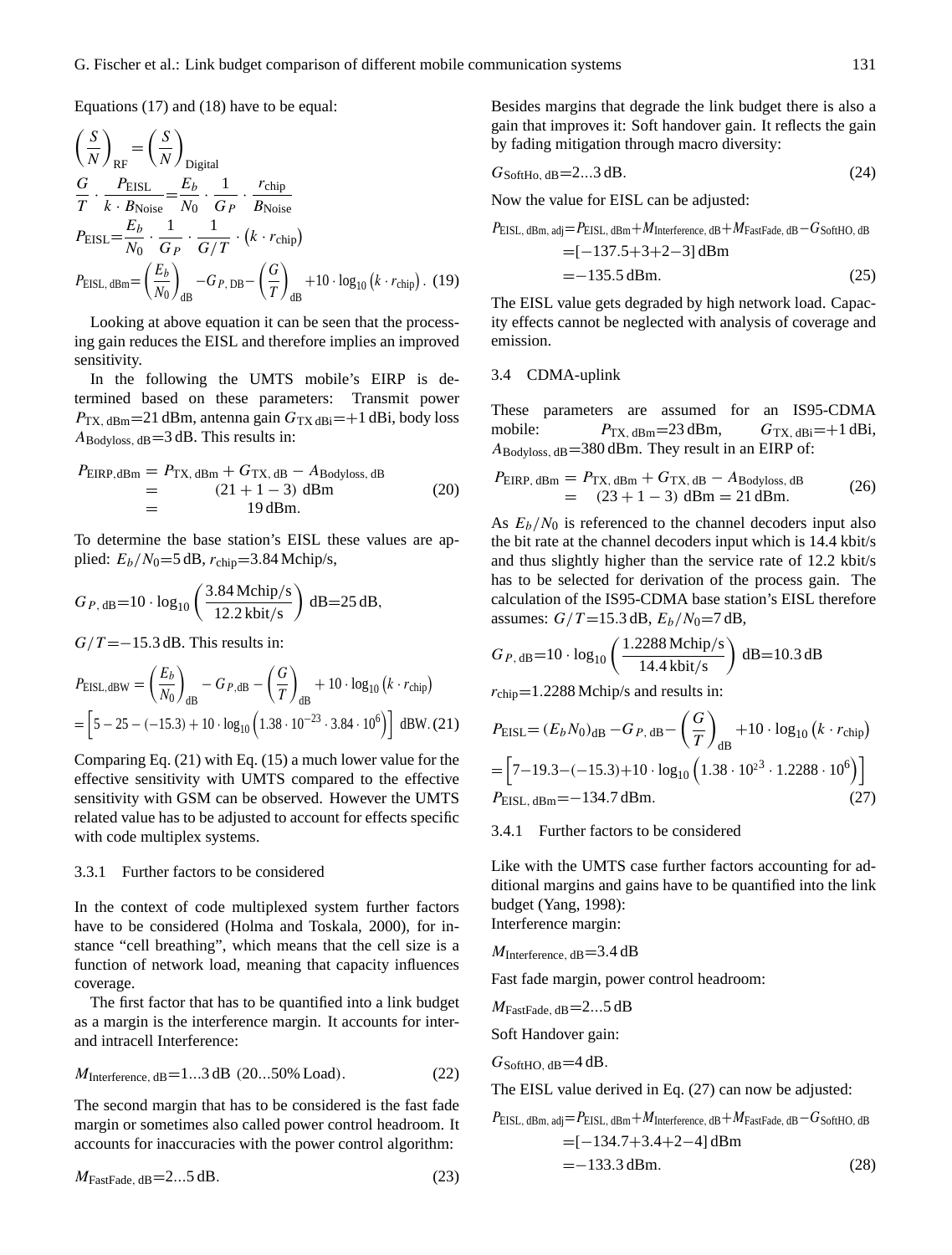|             | $P$ EIRP. dBm | $P_{\text{EIRP, dBm, adj}}$ | $L$ Path, dB | Relative cell radius | Relative cell area | Change in no. of sites |
|-------------|---------------|-----------------------------|--------------|----------------------|--------------------|------------------------|
| GSM         |               | $-124.3$                    | 151.3        |                      |                    |                        |
| <b>UMTS</b> | 19            | $-135.5$                    | 154.5        | 1.24                 | 54.،               | $-35%$                 |
| IS136-TDMA  | 26            | $-120.7$                    | 146.7        | 0.73                 | 0.54               | $+86%$                 |
| IS95-CDMA   |               | $-133.3$                    | 154.3        | .23                  |                    | $-33%$                 |

**Table 1.** Typical EIRP and EISL values with wireless uplink and their implications on RF network planning.



**Fig. 4.** Link budget comparison of mobile communication standards.

#### 3.5 Comparison and consequences

The results obtained in Sects. 3.1 to 3.4 are summarized in Table 1 and Fig. 4. Table 1 also transfers the differences in link budget into relative changes of cell radius, cell area and number of basestations sites needed. Hereby the GSM link budget is used as a reference point. The relative change in cell radius assumes that the receive power is decaying with distance weighted by an exponent of 3.4, instead of 2 normal with free space.

From Table 1 it can be observed that code multiplexed systems are ahead of time multiplexed ones. They offer a larger cell radius. For covering a larger area around 33% less basestations are needed. As total site costs are about 3 times the cost of a basestation, network operators can obtain huge savings with network deployment. However the figure of −33% assumes a regular cell grid, which is not the case in real scenarios. Therefore practical savings are less. Furthermore it has to be considered that above conclusions are only true if an operator has the choice to deploy either of the standards in the same frequency band. CDMA and UMTS do better by around 3 dB compared to GSM, but if their operating frequency is twice compared to GSM this gain is no longer present as an increase of operating frequency by factor 2 implies about 9 dB more path loss for the same cell radius (see ETSI, 1998). Statements like that UMTS is an inefficient system as it requires much more sites than GSM are therefore questionable. The increase in number of sites is mainly a consequence of the high frequency band not a consequence of the standard. Instead if UMTS would be deployed at 900 MHz, in the same band as GSM, instead of 2100 MHz, sites could be saved. Benefits of low frequency bands in terms of emission and coverage have e.g. been analyzed in a research project funded by the German federal ministry on research and education BMBF (BMBF, 2002).

Figure 4 provides a quick insight into the emission characteristics. The lines shown are just straight connections between data points for mobile EIRP and basestation EISL, with no mapping to the abscissa. The lines are drawn to visualize the slope as the slope of the lines can be interpreted as the maximum path loss supported. IS136-TDMA has a more flat slope than the others and this indicates that it supports less path loss as already shown by Table 1. Furthermore the lower the lines the lower the emission. Systems can offer the same maximum path loss but one may operate at generally lower power levels. This is the case for the code multiplexed systems compared to the time multiplexed ones. They operate generally at 10 dB less power and therefore run at 10 dB less emission. However it has to be stressed that with time multiplexed systems the transmitter isn't on air all the time. With GSM due to 8 timeslots the average emission drops by